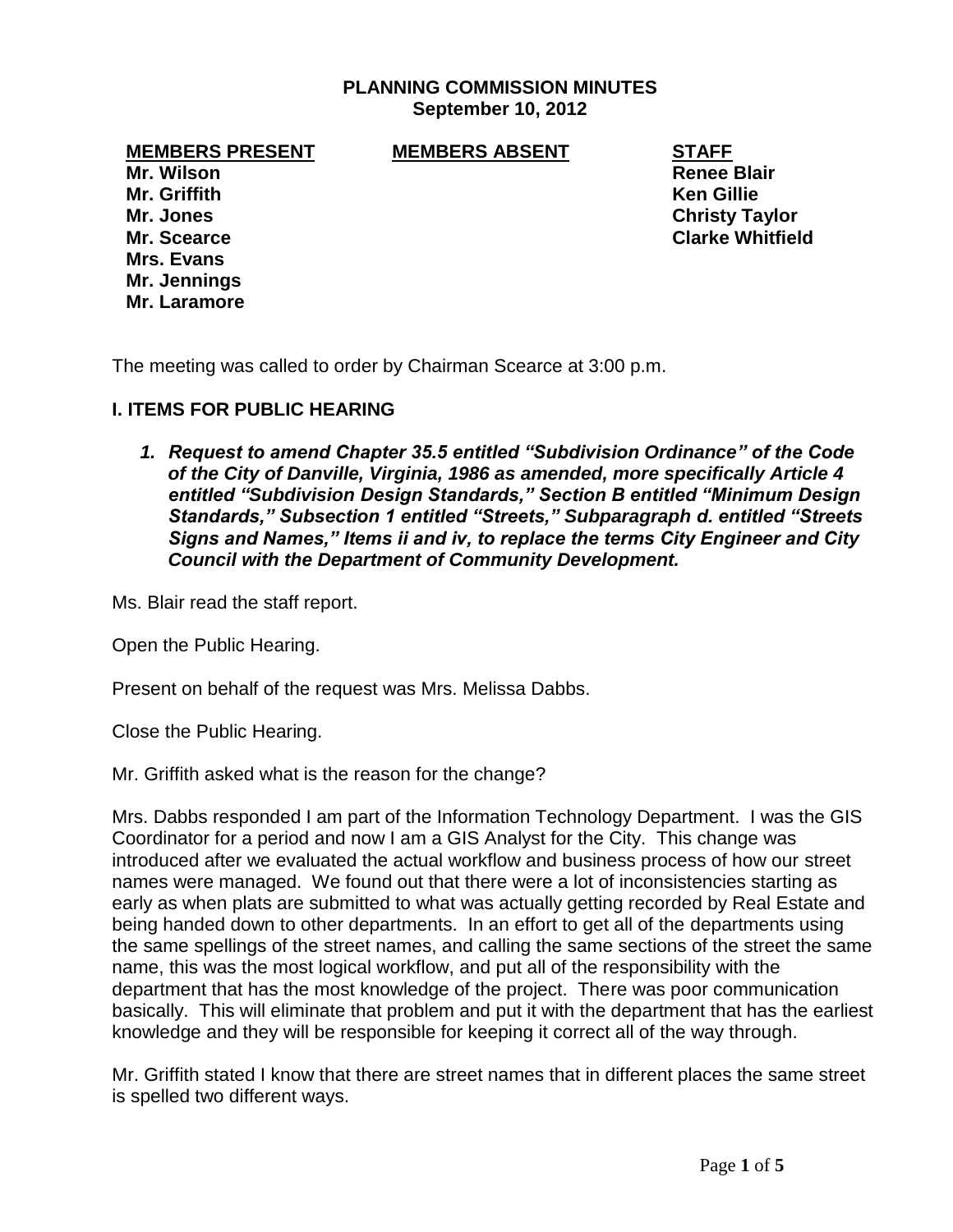Mrs. Dabbs responded we are working on it. I think we have addressed the majority of those.

Mr. Griffith stated I just know in the past there has been.

Mr. Gillie stated drive on Colquhoun Street and see how many different ways that is spelled.

Mr. Griffith stated Cain Creek Road and Drive have been spelled two different ways on different signs within a mile of each other.

Mr. Gillie stated *ain* verses *ane*. We have quite a few of those.

Mr. Griffith asked it says the term *City Engineer* and *City Council* shall be replaced, if City Council was already taken out of this why is it in there anyway?

Mr. Gillie responded there are a couple of issues with the way the flow actually went. As we went through the process we determined how it was going. Major subdivision plats, as Mr. Griffith and I were talking about beforehand would come to the City. We would review them, submit them internally, once we were good we would bring them to Planning Commission, Planning Commission would adopt them, and that would be the end of it. The street name was established prior to coming here and finally adopted by Planning Commission. The authority to do that was transferred to Planning Commission back in 2004. While this portion of the Code still said that was to go to City Council that actually didn't go to City Council; because that authority had been transferred. We are just trying to clean up issues that we saw that weren't actually going the way written in one section, but were in another section. I spent a lot of time going through the process and just chasing things down to see how they actually worked as opposed to how it is written.

# **Mr. Wilson made a motion to recommend approval of Code Amendment as submitted by Staff. Mrs. Evans seconded the motion. The motion was approved by a 7-0 vote.**

# **II. MINUTES**

Mrs. Evans stated in the minutes I recommended going ahead and having other districts that were not zoned for the micro-breweries.

Mr. Gillie stated that is going to come up under other business.

# **Mrs. Evans made a motion to approve the August 13, 2012 minutes. Mr. Griffith seconded the motion. The motion was approved by a 7-0 vote.**

# **III. OTHER BUSINESS**

Mr. Gillie stated we are still working on coming up with some good guidelines on what districts that would be allowed in both beer and wine. There may be a few other modifications that we need to make to the definitions that are coming as well as the districts that they go in. We are also proposing to have a special meeting of Planning Commission along with the Commission of Architectural Review. Instead of having the standard meeting of October 8, we would like to propose that Planning Commission agree to have a meeting on Thursday, October 11 so we can have a joint meeting with the Planning Commission and Commission of Architectural Review; so we can update the River District Guidelines, which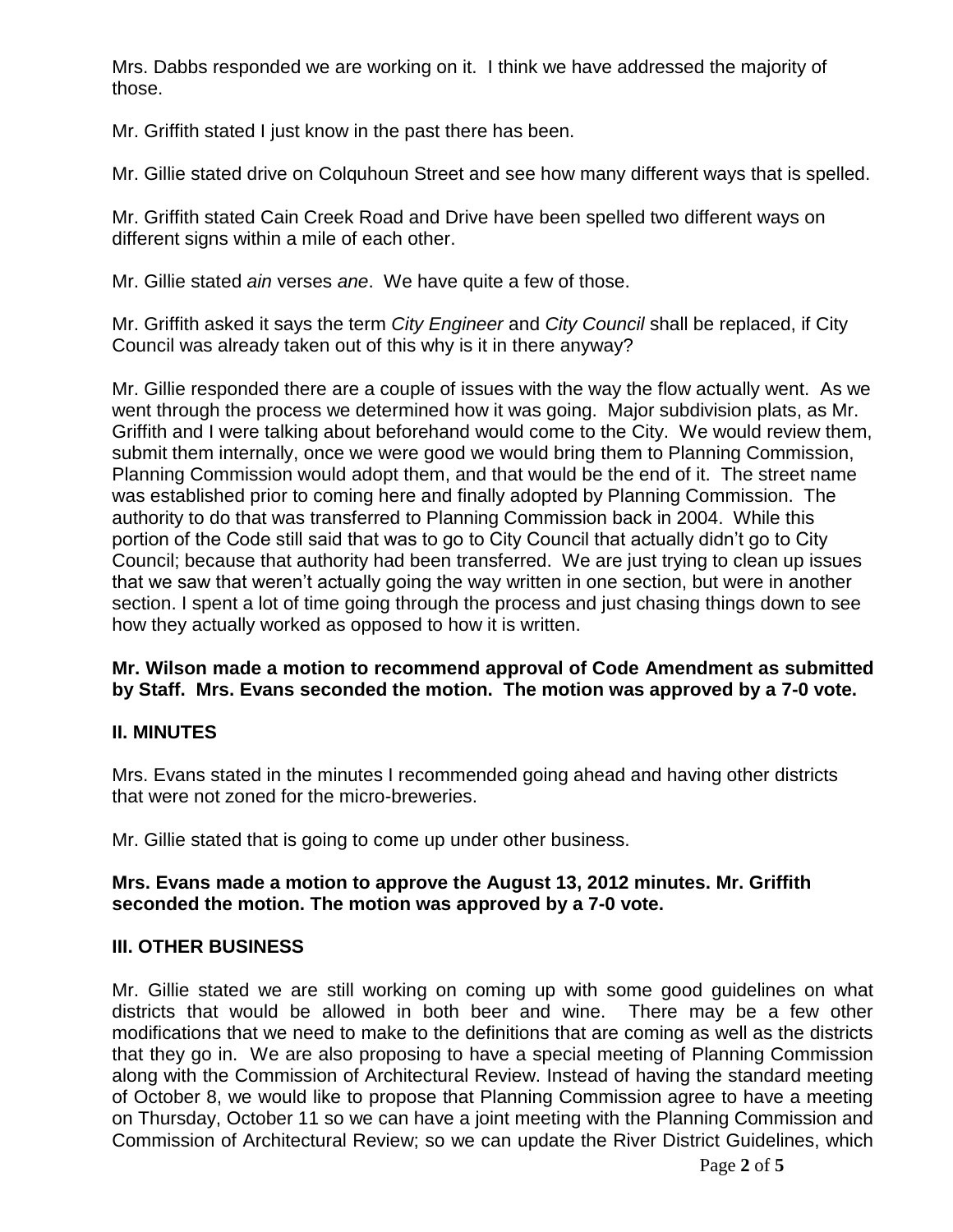would require us to have a public hearing to adopt any amendments to the Zoning Code to address the plans that are proposed for the River District to establish the boundaries. At that point we will bring additional Code amendments in, because I didn't want to change something that is going then to impact because we are talking about microbreweries and other things in the River District; and we want to make sure that we have all of those together. It seemed pointless to have it this month and then bring it back again the following month with some additional changes. That is why it is just being held off a little bit.

Mr. Scearce asked is that going to be a work session type thing and a public hearing?

Mr. Gillie responded it will just be a public hearing. Hopefully some of you have been to some of the meetings that Allison Platt has been conducting, some of those public information meetings. We have already got the boundaries established, so we will put those in and then we have got the guidelines out there. Hopefully everything will just be adopted at that point or recommended for adoption by this board to City Council. Since we are changing the Code for the breweries, the micro-wineries, and also doing the River District overlay and the Code amendments for it, we just thought it would be safer to bring everything at one time. Now the microbreweries, we have still been working on trying to come up with good definitions. I am still all over the board on anything, so I am hoping someone has some better information on the gallons verses the size of them, what constitutes a microbrewery, urban brewery. It is just all over. I didn't know if last month anyone did any research. If anyone has any additional information, please get it to the staff. The meeting of Planning Commission will not be October 8 if Planning Commission agrees to it. Clarke, do they need a resolution or a motion to change the date?

Mr. Whitfield responded no, we will need to advertise it.

Mr. Gillie stated we will advertise. I just wanted to let everyone know.

Mr. Whitfield stated just so you know, there is an IDA meeting that day at 4:00.

Mr. Gillie stated ok. Would anyone be able to come a little earlier if we had the meeting that day or is 3:00 the only time since it will be a Thursday?

Mr. Jones responded I am ok for anytime.

Mr. Gillie stated we may move that to 2:00 on the  $11<sup>th</sup>$ . I have to confirm with Ms. Platt and Ms. Adams that they can make 2:00 as opposed to 3:00.

Mr. Whitfield asked that will be in here?

Mr. Gillie responded  $2^{nd}$  floor conference room. They have some electronics and will have to make presentations. The comprehensive plan, I received the last component which we are reviewing right now. Hopefully I will have that in a month or two to give to you to look at and make any final corrections, so we can get that thing updated and on its way. Also, one last thing, if you could congratulate Ms. Blair. She recently received her Master's, so congratulations to her. That is all I have for other business.

Mrs. Evans stated in the newspaper there is an article on wildlife rehabilitator and she had made a comment that she has certification to rehabilitate injured wildlife, but that is no place in Danville that she can have a facility. Is that correct?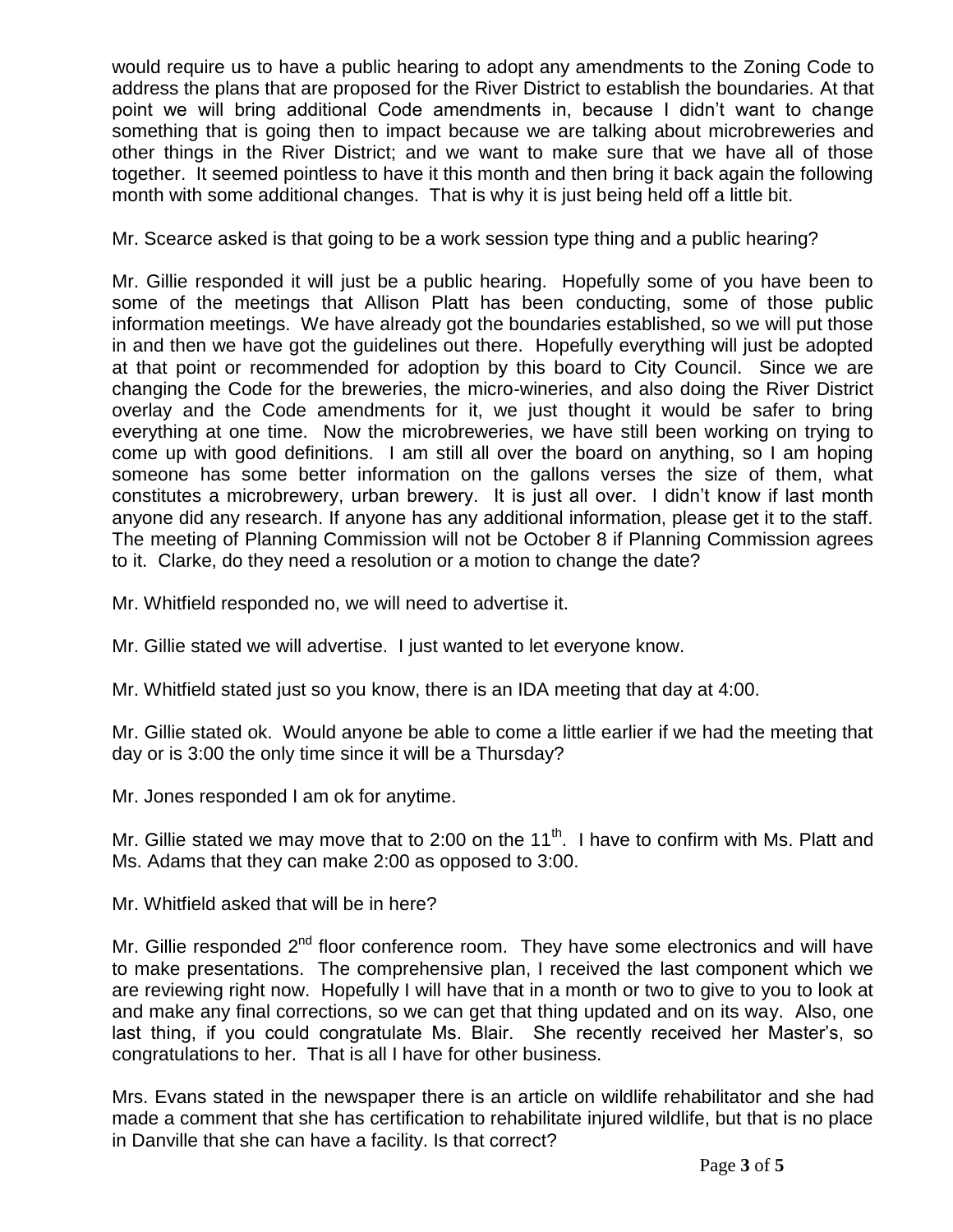Mr. Gillie responded we have discussed via phone exactly what occurs. The way my understanding of her operation is that it really needs to be in something that is in an agricultural area because you are caring for wild animals of different sizes. Potentially these animals are, I don't want to say dangerous but any injured animal is a concern. The City doesn't have any type of agricultural zoning short of the Sandy River residential district. The City Zoning Code as it sits right now doesn't really permit this type of operation within our jurisdiction. So when I had conversations with her about trying to find a place, we were trying to find a large acreage tract. The City is running out of large acreage tracts, so it was suggested to look at the areas just within our immediate boundaries. I have had conversations since then with her and I am doing some research on whether we can work on this type of facility within the City limits, but there are Code concerns that we have.

Mrs. Evans stated I think it is something that should be done whether it is County or City.

Mr. Gillie stated I don't disagree with you, it is just whether we can make that work in our urban environment is something I am not sure of yet.

Mrs. Evans asked but you are in contact with her?

Mr. Gillie responded I was in contact with her on Friday and I told her I would do some research and get back with her in a few days.

Mr. Jennings stated I have a couple of questions I wanted to ask. As I ride 10 miles out of State, I see internet cafes. What did the State legislature or City Council ever do about internet cafes in Virginia or in Danville?

Mr. Gillie responded every request in Danville for Special Use Permit was denied by City Council and the State legislature does not permit them within Virginia that is why they are just 10 yards over the border in North Carolina. In North Carolina, they had written law, the law was challenged. The courts overturned a portion of it. They had modified it slightly, but right now they are still legal in North Carolina. That is why you see them just over our border but you don't see them in Virginia.

Mr. Jennings stated I was just wondering if there was any chance that they might come to Virginia.

Mr. Gillie stated our legislature is adamantly opposed to them in Virginia. I find it doubtful. You never know what the General Assembly will do and whether the Governor will sign for anything, but based on my understanding and Clarke's local attorney agency hasn't heard anything, I don't think they will be in Virginia anytime soon.

Mr. Whitfield stated I concur with that. There were some issues that caused the litigation. They were forbidden in North Carolina, but there were some loop holes and some litigation that cured that; and when that litigation came forward, Virginia legislation looked at it. General Services and Attorney Generals looked at it and they were able to close those loop holes in North Carolina. So, for right now we are fine.

Mr. Jennings stated the other issue I had, well it is not really an issue, but a question that was asked of me some time ago, and this took place over on Little Street or Vance Street in